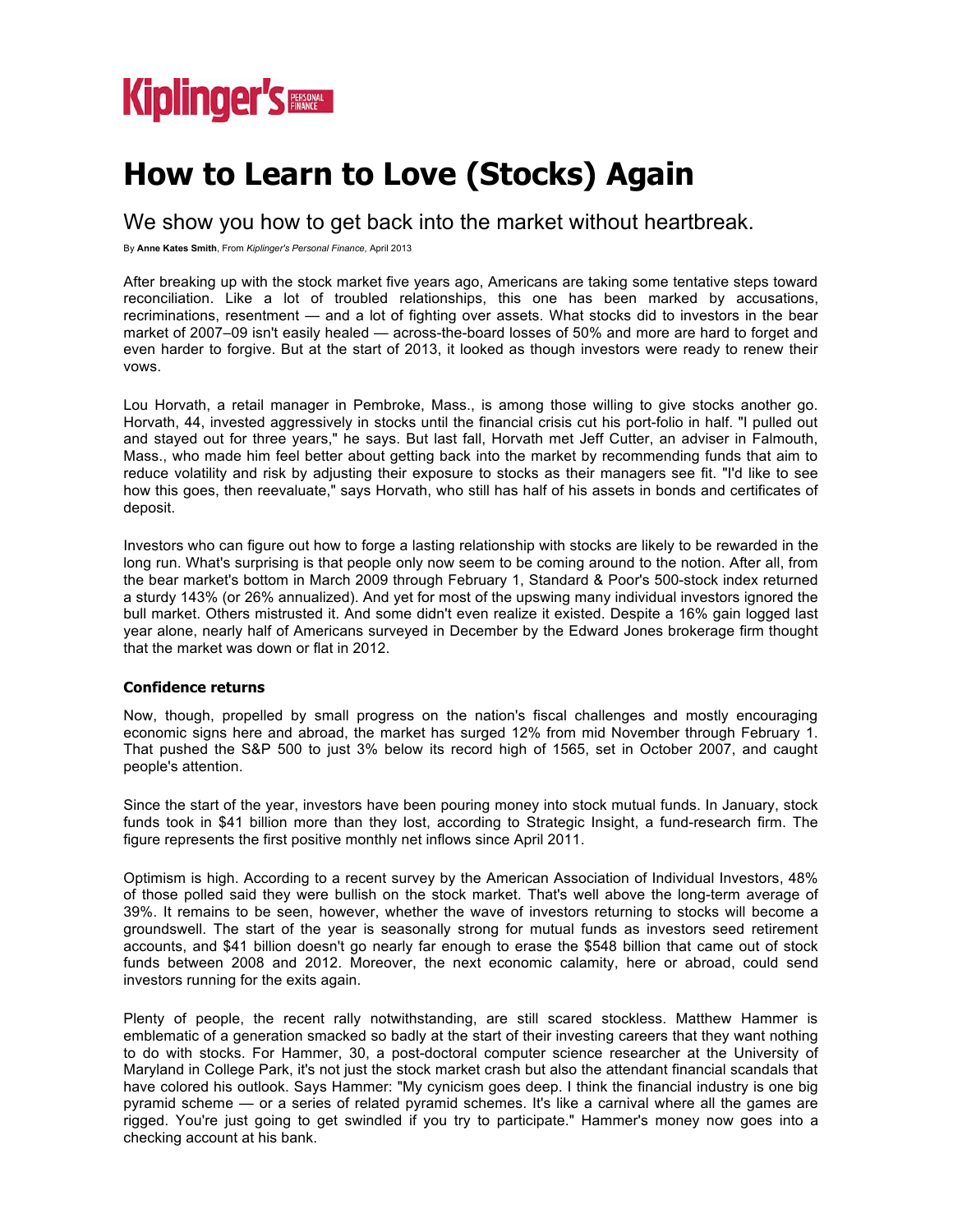Older hands have lost faith, too. Ed Harrop, 64, recently retired from Johnson & Johnson, is nostalgic for the days when investors had time to ponder portfolio decisions. "What drives investment decisions now is overwhelming to me, with the vast amounts of data you need to process and the speed with which computer trading and news announcements seem to move the market." Harrop, who has half of his investment assets in J&J stock, had intended to invest more actively upon retirement. "Now, it doesn't seem like fun," he says. "I'd be standing there with a whole bunch of VHS tapes in a CD world." Make that a digital world, where computer algorithms can storm the market in nanoseconds.

### **Rekindling an old flame**

Holdouts like Harrop and Hammer will be hard to lure back into a market that can be mercurial, mysterious and sometimes flat-out badly behaved. Even so, there are good reasons for almost every investor to learn to love — or at least live with — stocks again.

One of the chief arguments for owning stocks is that your portfolio simply cannot be diversified without them. "By definition," says Ben Birken, a financial planner with Woodward Financial Advisors, in Chapel Hill, N.C., "a portfolio without stocks isn't well diversified. That would be like having only 500 out of 1,000 pieces and claiming that you still had a puzzle."

That's not to say that a diversified portfolio, which holds an array of assets, doesn't take its knocks in the market. When nearly all stock market sectors and most asset classes (except Treasury bonds) collapsed in 2008, many market watchers questioned whether diversification was still a relevant strategy. But over time, a diversified portfolio provides the best combination of reasonable returns with bearable volatility. Researchers at fund company T. Rowe Price compared the returns of portfolios that varied from 100% in bonds to 100% in stocks with various combinations of stocks, bonds and cash in between those extremes. From 1985 through 2012, a portfolio of 60% stocks, 30% bonds and 10% cash would have returned 9.8% annualized — about 93% of the return of an all-stock portfolio, but with just 62% of the risk.

Many investors' portfolios today are lopsided in favor of bonds. The flight to safety was a good call during the bear market in stocks; but today, the risks in bonds are greater, and the values in stocks are better. For now, bondholders can expect to earn whatever they collect in interest, with little or no price appreciation — which means returns in the low single digits. That compares with a likelihood of high single digits — and possibly more — from stocks. For income investors, dividend-paying stocks are an enticing alternative to bonds, with the 2.2% average yield on S&P 500 stocks eclipsing the 2.0% yield on ten-year Treasuries, and with many high-quality companies offering dividend yields well above the yields of their bonds.

Because interest rates have been on the down escalator for more than three decades, investors may be unprepared for the risk of higher rates (bond prices move in the opposite direction of interest rates). Bond market yields won't rise right away; the Federal Reserve has committed to keeping short-term interest rates, which it controls, low until the unemployment rate falls further, and it is trying to keep market rates down through its massive bond-buying program. But bond investors almost certainly will anticipate rate hikes before the Fed starts tightening. A rise in yield of less than a half-percentage point would reduce the return of a ten-year Treasury to zero over the course of a year.



 *\*Estimated through January 31. SOURCES: Investment Company Institute, Strategic Insight*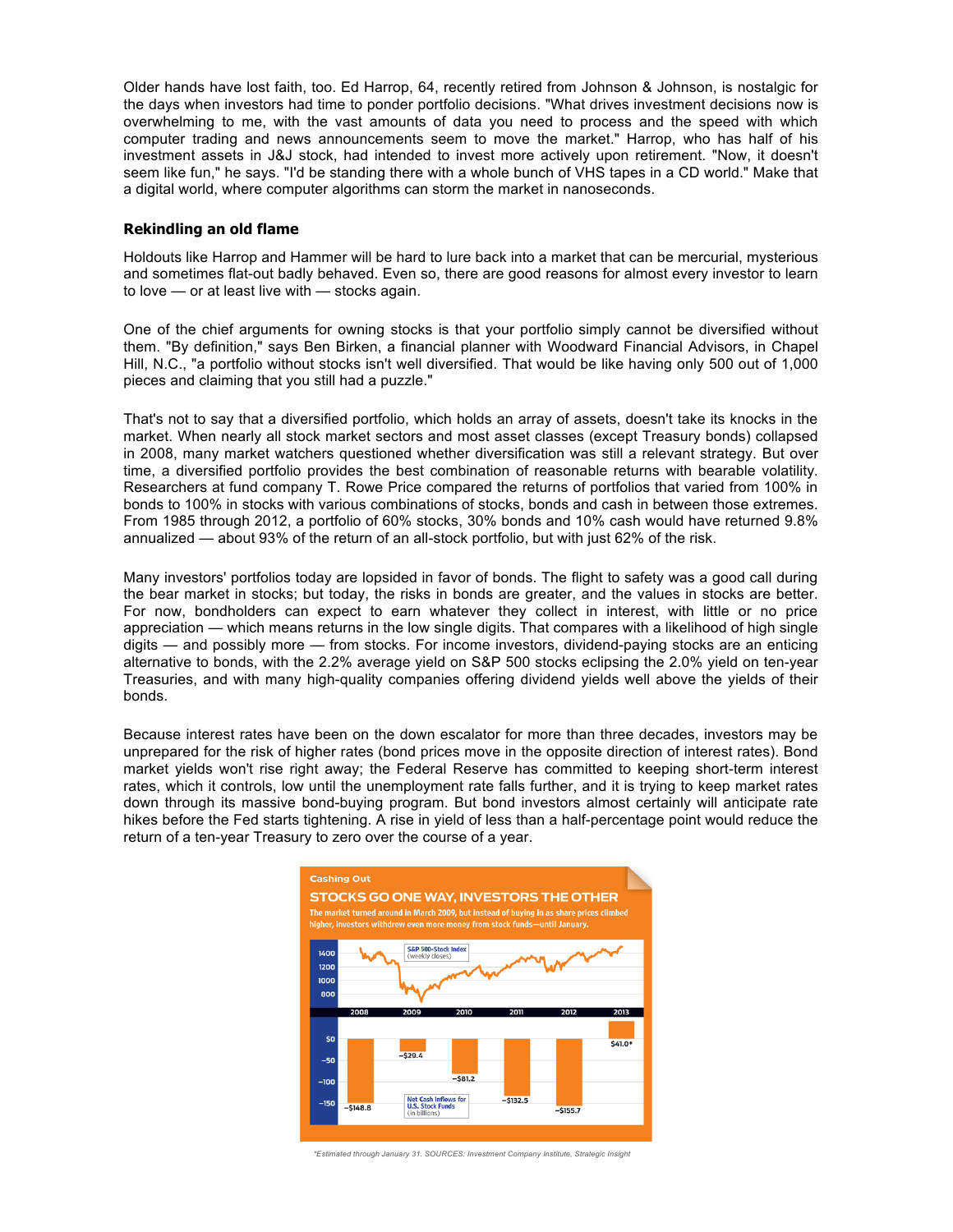# **The cost of inflation**

Investors should also remind themselves that although inflation hasn't been much of a worry in recent years, even a modest amount will nibble away at the value of a portfolio over time. Stocks don't always beat inflation over short periods, especially when it's caused by sudden spikes in oil or other commodity prices. But over the long haul, stocks are a powerful defense. Even if consumer prices rise at a moderate 2.5% annual rate (the long-term historical average is 3%), the damage over time is significant, reducing the buying power of \$1,000 to \$610 over 20 years. Based on data going back to 1926, Morningstar's Ibbotson unit reports that long-term bonds have historically returned just 2.6% annualized after inflation, while large-company stocks have delivered close to 7%.

Fickle investors who move in and out of stocks learn that serial breakups are expensive. Poor timing selling low and buying high — explains why the average investor's return trailed the S&P 500 by an average of more than four percentage points per year from 1992 through 2011, according to Dalbar, a research firm that tracks investor behavior.

That lesson hit close to home for Atlanta lawyer John Snyder, who has careened from risky stocks to conservative bonds a couple of times since 2008, while his wife, Sharon Collins, has favored a steadier strategy. John was fully invested in stocks in 2008, lost big, and then cashed out just as the market bottomed. Frustrated with the lower returns he subsequently earned in a more conservative asset mix, Snyder started playing the stock market again. When the fiscal cliff and economic troubles in Greece roiled the market in 2012, he fled again. "I was like a day trader at my law job," says Snyder. "I realized I'm not very good at it, plus it's stressful as hell."

Atlanta-area financial planner Carol Berger, at Halcyon Wealth Management, has worked Snyder up to a portfolio split evenly between stocks and bonds. But all the while, Collins has maintained a mix of 60% stocks and 40% bonds that Berger periodically rebalances. Collins's portfolio is up 13% over the past 12 months and up a cumulative 26% since the start of 2010, while John has eked out 4% and 3%, respectively.

Perhaps the best reason of all to buy stocks now is that the four-year-old bull market appears to have plenty of life left. Strength in the stock market is widespread and getting broader. The number of stocks rising in price compared with those falling reached a new high in January, signaling broad participation in the rally. Corporate earnings growth, the stock market's ultimate engine, is back in gear after stalling in the third quarter of 2012.

And yet, stocks still represent good value, selling at an average of just 13 times next year's estimated earnings, below the ten-year average of just over 14. If fears of a new recession, another meltdown in Europe and a fiscal catastrophe here finally recede, investors may be willing to pay more for each dollar of corporate earnings, pushing up price-earnings ratios (and stock prices). Market strategist Ed Yardeni thinks the S&P 500 could close at 1665 by year-end, a 10% gain from its February 1 close. That doesn't mean stocks won't pause or even stumble along the way.

# **Getting back in**

*How* you return to the market matters, especially after a hiatus. Even if you're anxious to get back in the game, you'll want to buy into stocks gradually. Investing a set amount periodically, a strategy called dollarcost averaging, helps you psych yourself into sticking to your investment plan. Putting every-thing in the market at once guarantees that you'll know all too well what you've lost if you happen to invest at the wrong time. Investing at intervals erases that fixed reference point, which helps keep the aversion to losing money that we all have from becoming paralyzing. Dollar-cost averaging also lowers the average per-share cost of your stock holdings by ensuring that you buy more shares when prices are down and fewer shares when they're richly priced.

Deciding how much stock is enough depends on your age, circumstances and tolerance for risk. And stocks are best used to reach longer-term goals, such as college savings and retirement, and not for immediate needs, such as an emergency fund or a down payment on a house you're buying soon. For example, according to Morningstar, a young, aggressive investor who won't retire until 2045 should earmark 93% of assets for stocks. An investor with a moderate tolerance for risk who is retiring in 2030 might put 76% of assets in stocks. But even conservative investors who are already retired need some stocks. Someone who retired in 2010 and has a low tolerance for risk should keep 25% of assets in stocks, says Morningstar.